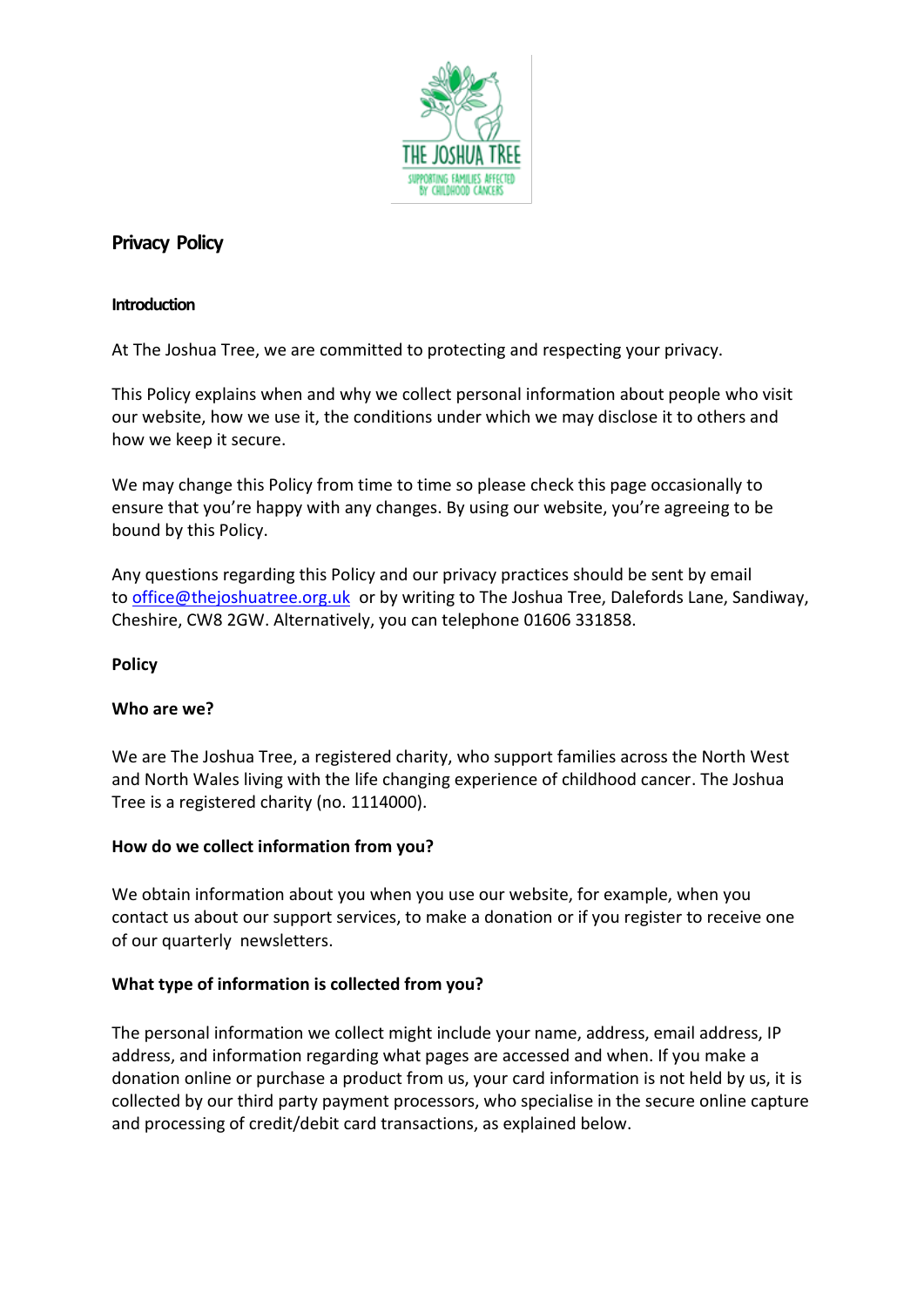

#### **How is your information used?**

We may use your information to:

- offer our support services to you;
- process a donation that you have made;
- process orders that you have submitted;
- to carry out our obligations arising from any contracts entered into by you and us;
- deal with entries into a competition;
- seek your views or comments on the services we provide;
- notify you of changes to our services;
- send you communications which you have requested and that may be of interest to you. These may include information about campaigns, appeals, other fundraising;
- provide you with information on activities, promotions and services;
- process a grant or job application.

We are legally required to hold some types of information to fulfil our statutory obligations (for example the collection of Gift Aid). We will hold your personal information on our systems for as long as is necessary for the relevant activity, or as long as is set out in any relevant contract you hold with us.

#### **Who has access to your information?**

We will not sell or rent your information to third parties.

We will not share your information with third parties for marketing purposes.

**Third Party Service Providers working on our behalf:** We may pass your information to our third party service providers, agents, subcontractors and other associated organisations for the purposes of completing tasks and providing services to you on our behalf (for example to process donations and send you mailings). However, when we use third party service providers, we disclose only the personal information that is necessary to deliver the service and we have a contract in place that requires them to keep your information secure and not to use it for their own direct marketing purposes. Please be reassured that we will not release your information to third parties beyond The Joshua Tree Network for them to use for their own direct marketing purposes, unless you have requested us to do so, or we are required to do so by law, for example, by a court order or for the purposes of prevention of fraud or other crime.

**Third Party Product Providers we work in association with:** We work closely with various third party product providers to bring you a range of quality and reliable products and services designed to meet the needs of The Joshua Tree. When you enquire about our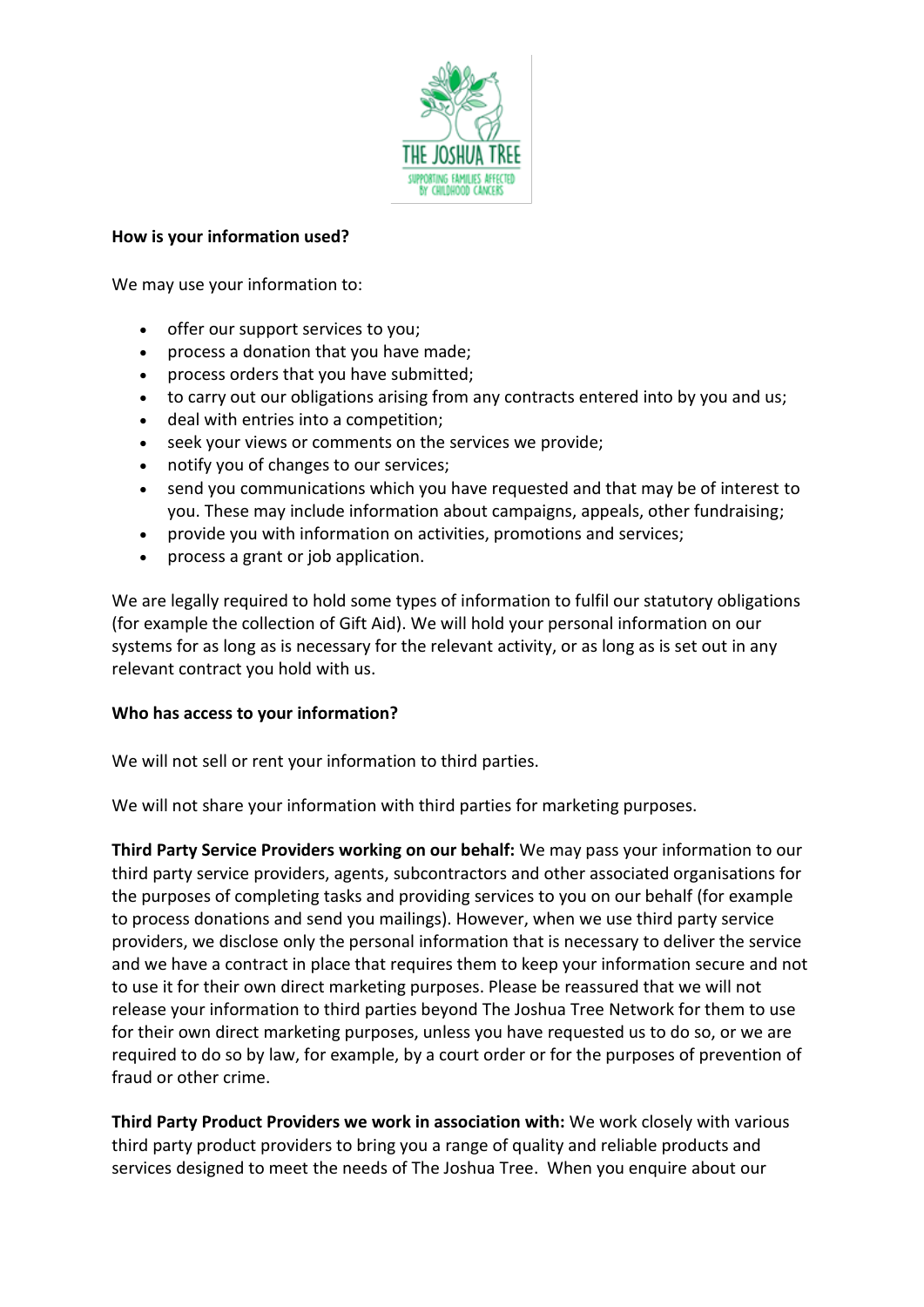

services, the relevant third party product provider will use your details to provide you with information and carry out their obligations arising from any contracts you have entered into with them. In some cases, they will be acting as a data controller of your information and therefore we advise you to read their Privacy Policy. These third party product providers will share your information with us which we will use in accordance with this Privacy Policy.

When you are using our secure online donation pages, your donation is processed by a third party payment processor, who specialises in the secure online capture and processing of credit/debit card transactions. If you have any questions regarding secure transactions, please contact us. There may be circumstances when we would transfer your personal information to a third party these are, but not limited to :

- As part of a restructuring or reorganisation of The Joshua Tree,
- If we're under a duty to disclose or share your personal data in order to comply with any legal obligation
- enforce or apply our terms of use
- to protect the rights, property or safety of our supporters and customers

in which case we will take steps to ensure that your privacy rights continue to be protected

# **Your choices**

You have a choice about whether or not you wish to receive information from us. If you do not want to receive direct marketing communications from us about the vital work we do and our exciting products and services, then you can select your choices by ticking the relevant boxes situated on the form on which we collect your information.

We will not contact you for marketing purposes by email, phone or text message unless you have given your prior consent. We will not contact you for marketing purposes by post if you have indicated that you do not wish to be contacted. You can change your marketing preferences at any time by contacting us by email: [office@thejoshuatree.org.uk](mailto:office@thejoshuatree.org.uk) or telephone on 01606 331858.

#### **How you can access and update your information**

The accuracy of your information is important to us. We're working on ways to make it easier for you to review and correct the information that we hold about you. In the meantime, if you change email address, or any of the other information we hold is inaccurate or out of date, please email us at: [office@thejoshuatree.org.uk](mailto:office@thejoshuatree.org.uk) or write to us at: The Joshua Tree, Dalefords Lane, Sandiway, Cheshire, CW8 2GW. Alternatively, you can telephone 01606 331858.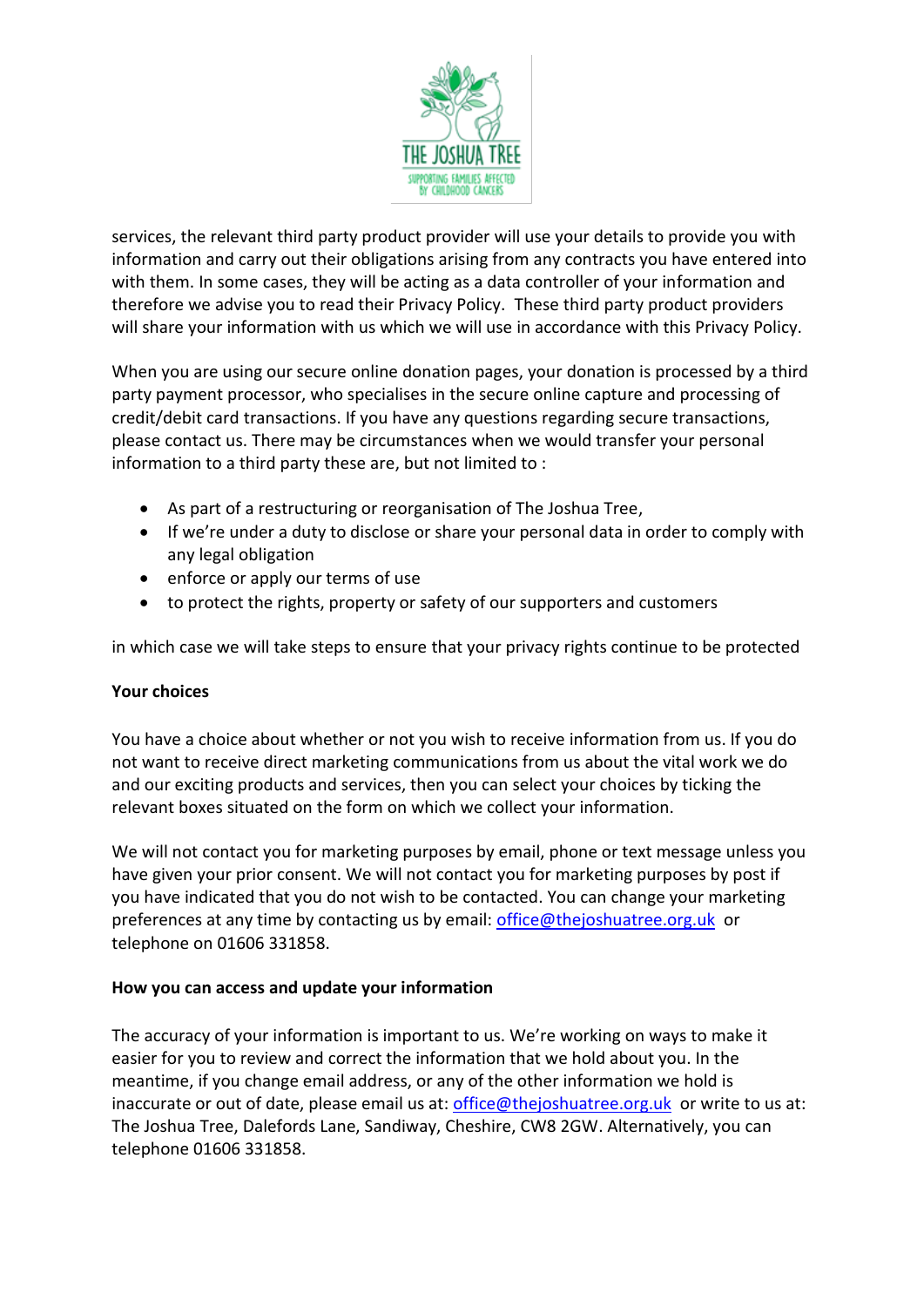

You have the right to ask for a copy of the information The Joshua Tree hold about you.

# **Security precautions in place to protect the loss, misuse or alteration of your information**

When you give us personal information, we take steps to ensure that it's treated securely. Any sensitive information (such as credit or debit card details) is encrypted and protected with the following software 128 Bit encryption on SSL. When you are on a secure page, a lock icon will appear on the bottom of web browsers such as Microsoft Internet Explorer.

Non-sensitive details (your email address etc.) are transmitted normally over the Internet, and this can never be guaranteed to be 100% secure. As a result, while we strive to protect your personal information, we cannot guarantee the security of any information you transmit to us, and you do so at your own risk. Once we receive your information, we make our best effort to ensure its security on our systems. Where we have given (or where you have chosen) a password which enables you to access certain parts of our websites, you are responsible for keeping this password confidential. We ask you not to share your password with anyone.

# **Profiling**

We may analyse your personal information to create a profile of your interests and preferences so that we can contact you with information relevant to you. We may make use of additional information about you when it is available from external sources to help us do this effectively. We may also use your personal information to detect and reduce fraud and credit risk.

# **Use of 'cookies'**

Like many other websites, The Joshua Tree website uses cookies. 'Cookies' are small pieces of information sent by an organisation to your computer and stored on your hard drive to allow that website to recognise you when you visit. They collect statistical data about your browsing actions and patterns and do not identify you as an individual. For example, we use cookies to store your country preference. This helps us to improve our website and deliver a better more personalised service.

It is possible to switch off cookies by setting your browser preferences. Turning cookies of may result in a loss of functionality when using our website.

# **Links to other websites**

Our website may contain links to other websites run by other organisations. This privacy policy applies only to our website, so we encourage you to read the privacy statements on